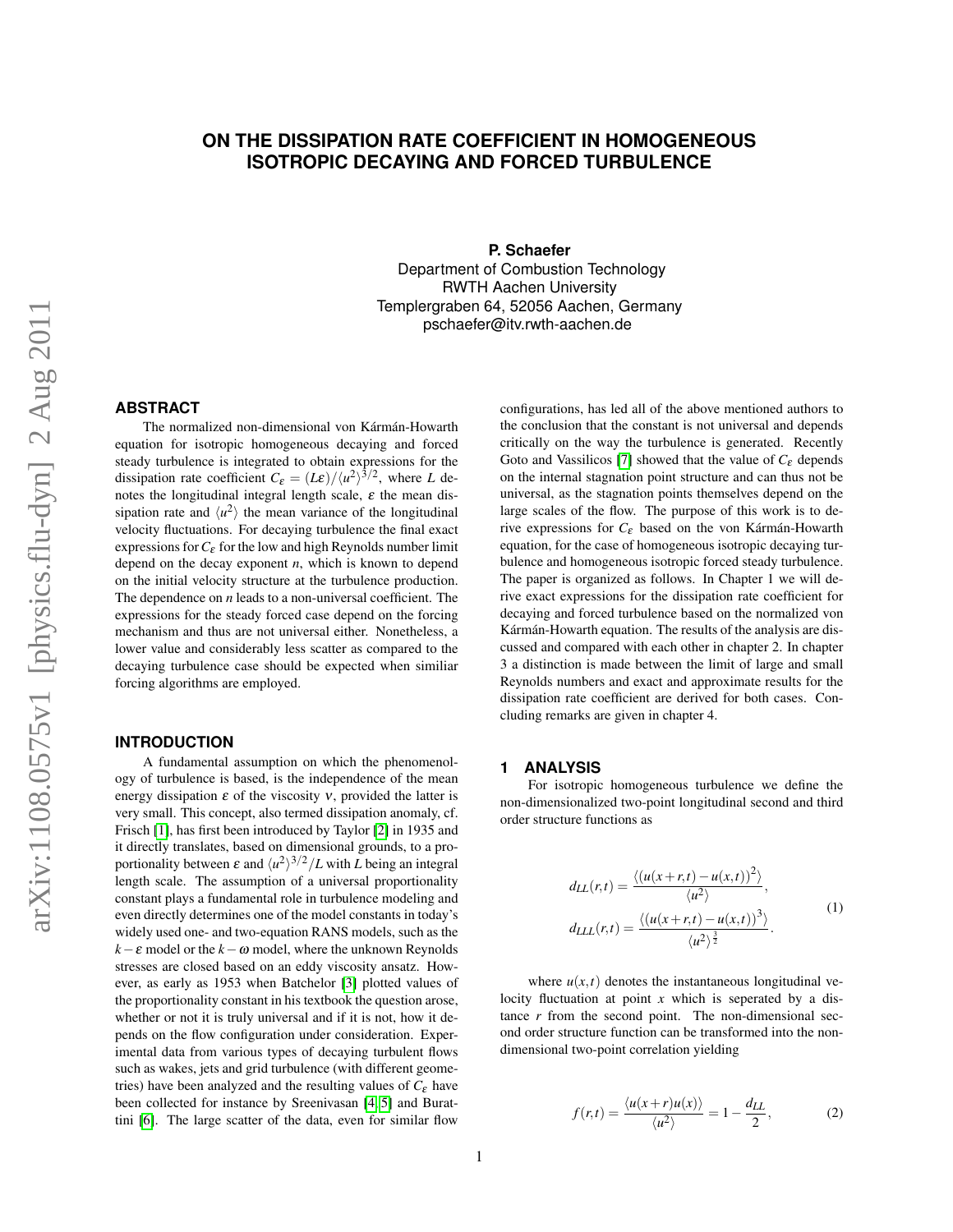where angular brackets denote ensemble averages. Let us define two length scales

$$
L(t) = \int_0^\infty f(r, t) dr,
$$
  
\n
$$
l_t(t) = \frac{\langle u^2 \rangle^{3/2}}{\varepsilon},
$$
\n(3)

<span id="page-1-1"></span>the ratio of which is precisely the above introduced energy dissipation rate coefficient as

<span id="page-1-4"></span>
$$
C_{\varepsilon} = \frac{L}{l_t} = \frac{L\varepsilon}{\langle u^2 \rangle^{3/2}}.
$$
 (4)

#### **1.1 Decaying turbulence**

We write the von Kármán-Howarth equation, cf. von Kármán and Howarth [\[8\]](#page-5-7), following an approach by Lundgren [\[9\]](#page-5-8) as

<span id="page-1-0"></span>
$$
-\frac{2}{3}\varepsilon f(r,t) + u^2 \frac{\partial f(r,t)}{\partial t} =
$$
  

$$
\frac{2}{3} \langle u^2 \rangle^{3/2} \left( \frac{d_{LLL}(r,t)}{r} + \frac{1}{4} \frac{\partial d_{LLL}(r,t)}{\partial r} \right) +
$$
  

$$
2vu^2 \left( \frac{\partial^2 f(r,t)}{\partial r^2} + \frac{4}{r} \frac{\partial f(r,t)}{\partial r} \right),
$$
 (5)

where  $\nu$  denotes the molecular viscosity of the fluid. Let us define the new coordinates

<span id="page-1-7"></span>
$$
\tilde{r} = r/L(t), \quad \tau = t. \tag{6}
$$

Then the time derivative  $\frac{\partial f(\vec{r},t)}{\partial t}$  in eq. [5](#page-1-0) becomes

$$
\frac{\partial f(\tilde{r},t)}{\partial t} = \frac{\partial f(\tilde{r},\tau)}{\partial \tau} + \frac{\partial \tilde{r}}{\partial t} \frac{\partial f(\partial \tilde{r},\tau)}{\tilde{r}}.
$$
(7)

The derivative  $\frac{\partial \tilde{r}}{\partial t}$  may be expressed as

$$
\frac{\partial \tilde{r}}{\partial t} = -\frac{\tilde{r}}{L} \frac{dL}{dt}.
$$
 (8)

Introducing the new coordinates into eq. [5](#page-1-0) (and dropping the functions' arguments for simplicity) yields

<span id="page-1-2"></span>
$$
-\frac{\varepsilon L}{\frac{\langle u^2 \rangle^{3/2}}{\varepsilon_{\varepsilon}^d}} f + \frac{3}{2} L \langle u^2 \rangle^{-1/2} \left( \frac{\partial f}{\partial \tau} - \frac{1}{L} \frac{dL}{dt} \tilde{r} \frac{\partial f}{\partial \tilde{r}} \right)
$$
  
=  $\left( \frac{d_{LLL}}{\tilde{r}} + \frac{1}{4} \frac{\partial d_{LLL}}{\partial \tilde{r}} \right) + \frac{3}{Re_L} \left( \frac{\partial^2 f}{\partial \tilde{r}^2} + \frac{4}{\tilde{r}} \frac{\partial f}{\partial \tilde{r}} \right),$  (9)

(the superscript d stands for decaying) with  $Re<sub>L</sub>$  =  $(\langle u^2 \rangle^{1/2}L)/v$  a Reynolds number based on the integral length scale defined in eq. [3.](#page-1-1)

Noting that by definition  $\int_0^\infty f d\tilde{r} = 1$  we integrate eq. [9](#page-1-2) to obtain

<span id="page-1-3"></span>
$$
-C_{\varepsilon}^{d} + \frac{3}{2}L\langle u^{2}\rangle^{-1/2}\frac{\partial}{\partial \tau}\int_{0}^{\infty} f d\tilde{r} - \frac{3}{2}\langle u^{2}\rangle^{-1/2}\frac{dL}{dt}\underbrace{\int_{0}^{\infty}\tilde{r}\frac{\partial f}{\partial \tilde{r}}d\tilde{r}}_{=-1}
$$
\n
$$
\int_{0}^{\infty}\frac{d_{LLL}}{\tilde{r}}d\tilde{r} + \frac{1}{4}\underbrace{\int_{0}^{\infty}\frac{\partial d_{LLL}}{\partial \tilde{r}}d\tilde{r}}_{=0}
$$
\n
$$
+\frac{3}{Re_{L}}\left(\underbrace{\int_{0}^{\infty}\frac{\partial^{2}f}{\partial \tilde{r}^{2}}d\tilde{r}}_{=0} + \underbrace{\int_{0}^{\infty}\frac{\partial^{2}f}{\partial \tilde{r}^{2}}d\tilde{r}}_{=0} + \underbrace{\int_{0}^{\infty}\frac{\partial^{2}f}{\partial \tilde{r}^{2}}d\tilde{r}}_{=0} + \underbrace{\int_{0}^{\infty}\frac{\partial^{2}f}{\partial \tilde{r}^{2}}d\tilde{r}}_{=0} + \underbrace{\int_{0}^{\infty}\frac{\partial^{2}f}{\partial \tilde{r}^{2}}d\tilde{r}}_{=0} + \underbrace{\int_{0}^{\infty}\frac{\partial^{2}f}{\partial \tilde{r}^{2}}d\tilde{r}}_{=0} + \underbrace{\int_{0}^{\infty}\frac{\partial^{2}f}{\partial \tilde{r}^{2}}d\tilde{r}}_{=0} + \underbrace{\int_{0}^{\infty}\frac{\partial^{2}f}{\partial \tilde{r}^{2}}d\tilde{r}}_{=0} + \underbrace{\int_{0}^{\infty}\frac{\partial^{2}f}{\partial \tilde{r}^{2}}d\tilde{r}}_{=0} + \underbrace{\int_{0}^{\infty}\frac{\partial^{2}f}{\partial \tilde{r}^{2}}d\tilde{r}}_{=0} + \underbrace{\int_{0}^{\infty}\frac{\partial^{2}f}{\partial \tilde{r}^{2}}d\tilde{r}}_{=0} + \underbrace{\int_{0}^{\infty}\frac{\partial^{2}f}{\partial \tilde{r}^{2}}d\tilde{r}}_{=0} + \underbrace
$$

where the second integral on the left hand side is obtained by partial integration. Eq. [10](#page-1-3) thus simplifies to

$$
-C_{\varepsilon}^{d} + \frac{3}{2} \langle u^{2} \rangle^{-1/2} \frac{dL}{dt} = \int_{0}^{\infty} \frac{d_{LLL}}{\tilde{r}} d\tilde{r} + \frac{12}{Re_{L}} \int_{0}^{\infty} \tilde{r}^{-1} \frac{\partial f}{\partial \tilde{r}} d\tilde{r}.
$$
  
Using relation 4 we write  $L = C_{\varepsilon} \frac{u^{2}}{3^{2}} \frac{3}{2} f \varepsilon$  so that (11)

Using relation [4](#page-1-4) we write  $L = C_{\varepsilon} \langle u^2 \rangle^{3/2} / \varepsilon$  so that

$$
\frac{dL}{dt} = C_{\varepsilon}^d \frac{d}{dt} \left( \frac{\langle u^2 \rangle^{3/2}}{\varepsilon} \right) = C_{\varepsilon}^d \left( \frac{3/2 \langle u^2 \rangle^{1/2} \frac{du^2}{dt} \varepsilon - \langle u^2 \rangle^{3/2} \frac{d\varepsilon}{dt}}{\varepsilon^2} \right)
$$
\n(12)

.

with  $du^2/dt = -2/3\varepsilon$  for isotropic decaying turbulence. Under the assumption that the turbulence has reached an asymptotic state at which the decay of the turbulent kinetic energy follows a power law decay of the form  $k(t) \propto t^{-n}$ with a constant decay exponent *n*, which corresponds to selfpreserving solutions of the von Kármán-Howarth equation (for a detailed discussion see Dryden [\[10\]](#page-5-9), Batchelor [\[11\]](#page-5-10), Korneyev [\[12\]](#page-5-11)), one obtains

<span id="page-1-5"></span>
$$
-C_{\varepsilon}^{d}\left(\frac{5}{2}+\tau_{i}\frac{d\ln\varepsilon}{dt}\right)=\int_{0}^{\infty}\frac{d_{LLL}}{\tilde{r}}d\tilde{r}+\frac{12}{Re_{L}}\int_{0}^{\infty}\tilde{r}^{-1}\frac{\partial f}{\partial\tilde{r}}d\tilde{r},\tag{13}
$$

where  $\tau_i = k/\varepsilon$  defines an integral eddy turn over time scale. Eq. [13](#page-1-5) can be further simplified as  $\tau_i = t/n$  and  $d\ln \varepsilon/dt = -(n+1)/t$ , so that

$$
\tau_i \frac{d \ln \varepsilon}{dt} = -\left(1 + \frac{1}{n}\right),\tag{14}
$$

yielding

<span id="page-1-6"></span>
$$
C_{\varepsilon}^{d} = \left(\frac{2n}{3n-2}\right) \left( \int_0^{\infty} \frac{(-d_{LLL})}{\tilde{r}} d\tilde{r} + \frac{12}{Re_L} \int_0^{\infty} \tilde{r}^{-1} \frac{\partial f}{\partial \tilde{r}} d\tilde{r} \right). \tag{15}
$$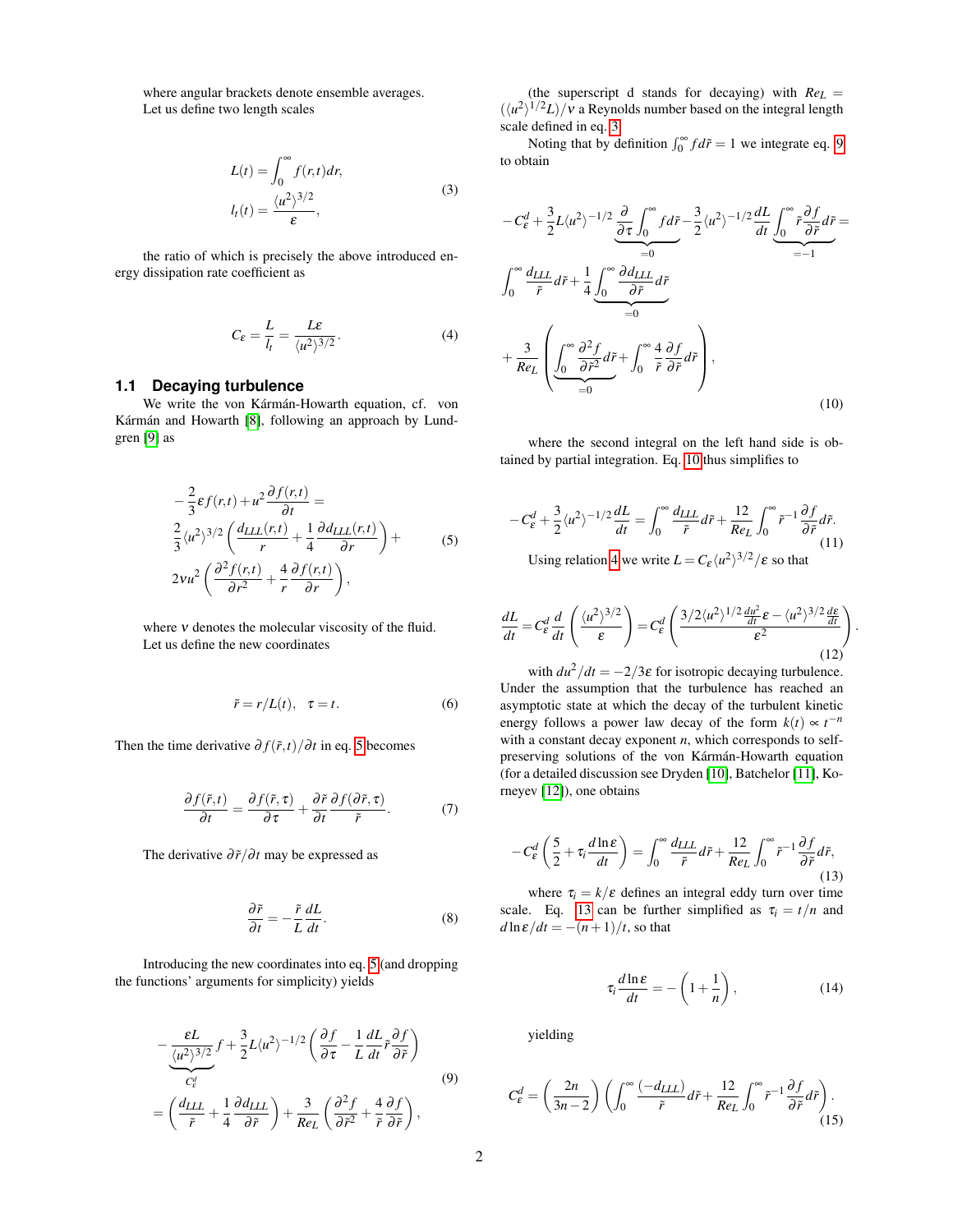Eq. [15](#page-1-6) constitutes an exact relation for homogeneous isotropic decaying turbulence. At this point it is pertinent to make reference to Rotta's [\[13\]](#page-5-12) work, who used Heisenberg's [\[14\]](#page-5-13) theory in combination with Loitsianskii's [\[15\]](#page-5-14) invariant hypothesis to derive explicit expressions for  $C_{\varepsilon}^{d}$  for the low and high Reynolds number limit of decaying turbulence. Different from Rotta's approach, the above analysis does not assume any invariant integral of motion or ad-hoc assumptions and the final exact expression (eq. [15\)](#page-1-6) preserves the explicit dependence on the decay exponent.

#### **1.2 Forced turbulence**

In the case of forced turbulence we write the von Kármán-Howarth equation following an approach by Fukayama [\[16\]](#page-5-15) as

<span id="page-2-0"></span>
$$
\frac{\partial D_{LL}}{\partial t} + \frac{1}{3}r^{-4}\frac{\partial}{\partial r}\left(r^4 D_{LLL}\right) = 2vr^{-4}\frac{\partial}{\partial r}\left(r^4 \frac{\partial D_{LL}}{\partial r}\right) + \frac{4}{3}(P - \varepsilon) - 4PF(r;l_f),
$$
\n(16)

where *P* denotes the mean energy input through the forcing and the last term on the right hand side of eq. [16](#page-2-0) is the forcing-velocity correlation term with

$$
F(r; l_f) = r^{-3} \int_0^r s^2 \cos\left(\frac{s}{l_f}\right) ds. \tag{17}
$$

Here *s* is a dummy variable and the forcing is assumed to be random Gaussian, delta correlated in time, homogeneous and isotropic. Different from Fukayama [\[16\]](#page-5-15) we assume the forcing to have compact support limited to the largest scale of the system denoted by  $l_f$ . Eq. [16](#page-2-0) is thus valid for  $0 \le r \le l_f$ . For a detailed derivation see Fukayama [\[16\]](#page-5-15). In the steady case we have

$$
\frac{\partial D_{LL}}{\partial t} = 0, \ \ P = \varepsilon,\tag{18}
$$

and the mean energy input must equal the mean dissipation. We write eq. [16](#page-2-0) in non-dimensional form using the coordinates defined in relation [6,](#page-1-7) so that we obtain

$$
\frac{\partial d_{LLL}}{\partial \tilde{r}} + 4 \frac{d_{LLL}}{\tilde{r}} + \frac{12}{Re_L} \left( \frac{\partial^2 f}{\partial^2 \tilde{r}} + 4 \tilde{r}^{-1} \frac{\partial f}{\partial \tilde{r}} \right) = -12 C_{\varepsilon}^f F(\tilde{r}, l_f).
$$
\n(19)

Integration over the entire domain (where we implicitely let  $l_f$  → ∞) yields

<span id="page-2-1"></span>
$$
\int_0^\infty \frac{(-d_{LLL})}{\tilde{r}} d\tilde{r} + \frac{12}{Re_L} \int_0^\infty \tilde{r}^{-1} \frac{\partial f}{\partial \tilde{r}} d\tilde{r} = 3C_\varepsilon^f \int_0^\infty F(\tilde{r}; l_f) d\tilde{r}.
$$
\n(20)

The integral on the right hand side of eq. [20](#page-2-1) can be solved analytically

$$
\int_0^\infty F\left(\tilde{r}; l_f\right) d\tilde{r} = \frac{l_f}{L} \left[\sin(1) - \cos(1)\right] \approx 0.3 \frac{l_f}{L}.\tag{21}
$$

We thus obtain the equivalent expression of eq. [15](#page-1-6) for the forced case,

<span id="page-2-2"></span>
$$
C_{\varepsilon}^f \approx 1.1 \frac{L}{l_f} \left( \int_0^\infty \frac{(-d_{LLL})}{\tilde{r}} d\tilde{r} + \frac{12}{Re_L} \int_0^\infty \tilde{r}^{-1} \frac{\partial f}{\partial \tilde{r}} d\tilde{r} \right). (22)
$$

# **2 DISCUSSION**

Eq. [15](#page-1-6) and eq. [22](#page-2-2) constitute two exact results for the dissipation rate coefficient in homogeneous isotropic decaying and forced steady turbulence, respectively. A direct comparison of the two expressions reveals that they are identical in form and depend on the same integral expressions involving the non-dimensional third order structure function  $d_{LLL}(\tilde{r})$ and the non-dimensional two-point correlation  $f(\tilde{r})$ . These integral expressions are only multiplied by a different factor, which in the case of decaying turbulence depends on the decay exponent *n* and in the case of forced turbulence on the ratio of the longitudinal length scale  $L$ , defined in eq. [3](#page-1-1) to the scale  $l_f$ at which energy is pumped into the system to sustain a steady turbulent flow. For the following discussion we assume the high Reynolds number limit of eq. [15](#page-1-6) and eq. [22,](#page-2-2) for which the last term on the right hand side proportional to  $Re_L^{-1}$  can be neglected. In this limit the dissipation rate coefficient will be denoted as  $C_{\varepsilon,\infty}$  and its expression only involves an integral over the non-dimensional third order structure function whose functional form is a-priori not known. As the upper integration limit extends to infinity one can deduce that the integrals involve contribution from the largest scales of the turbulent field which cannot be expected to be universal. For the case of decaying turbulence the decay exponent dependent factor can be expected to be different for different types of flows, as the decay exponent *n* which is realized for the flow depends on the initial conditions as stated by George [\[17,](#page-5-16) [18\]](#page-5-17) and Barenblatt [\[19\]](#page-5-18). Experimental results from Ling [\[20\]](#page-5-19) have supported the non-universality of the decay exponent. This leads to the conclusion that the energy dissipation coefficient in the high Reynolds number limit cannot be universal for homogeneous isotropic decaying turbulence. In the case of forced turbulence the value of the factor  $L/l_f$  cannot be specified from first principles. Nonetheless, one can draw the valuable conclusion that it must be smaller than the decay exponent dependent term for decaying turbulence. Assuming  $l_f$  to be of the size of the system (the computational domain for DNS calculations) then, as the non-dimensional two-point correlation  $f(\tilde{r})$  decays to zero for  $r \to l_f$  and  $f(0) = 1$ , eq. [3](#page-1-1) leads to the conclusion that  $L < l_f$ , so that  $L/l_f < 1$ , while for all possible values of the decay exponent, the coefficient  $2n/(3n-2) \geq 1$ . One must thus conclude that in the high Reynolds number limit the energy dissipation coefficient assumes smaller values for forced turbulence as compared to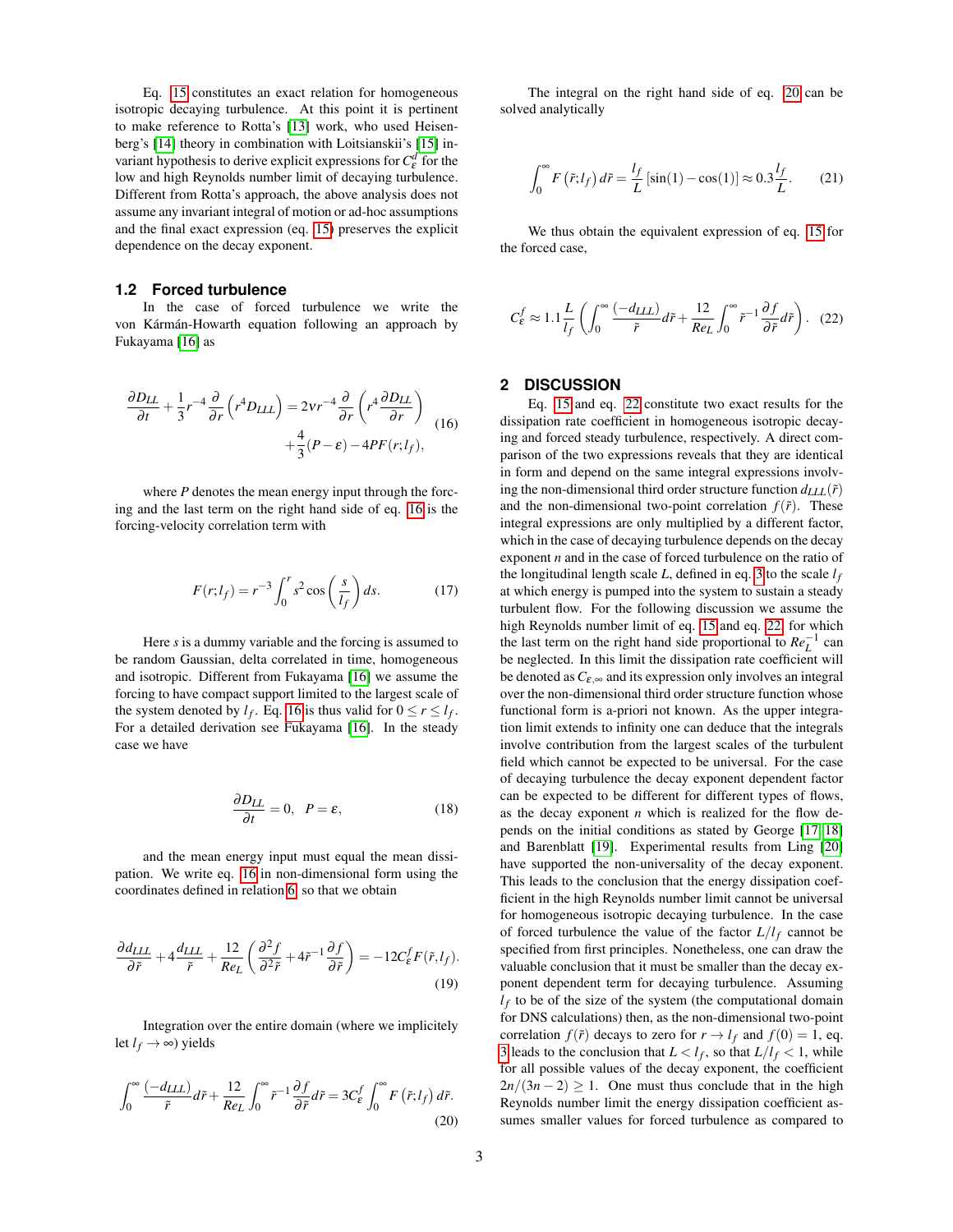decaying turbulence. In addition the lack of a strongly varying parameter such as the decay exponent *n* will lead to less scatter in the case of forced turbulence.

# **3 EXACT AND APPROXIMATE SOLUTIONS 3.1 Low Reynolds number limit**

For the low Reynolds number limit the dissipation rate coefficient is denoted by  $C_{\varepsilon,0}^d$ . This regime corresponds to the viscous dominated final period of decay which is also characterized by a power law decay and during which the contribution of the third order structure function in eq. [5](#page-1-0) can be neglected. The decay exponent however assumes values different from the ones of the high Reynolds number regime. As the von Kármán-Howarth equation is for this case in closed form, its general solution can be expressed in terms of a special function, the confluent hypergeometric function to be denoted by  $M(\alpha, \beta, z)$ , where  $\alpha$  and  $\beta$  are parameters and *z* is the coordinate. The two-point correlation can then be written as

<span id="page-3-0"></span>
$$
u^2 f = u^2 M(n, 5/2, -\xi^2/8),
$$
 (23)

where *n* is the decay exponent and  $\xi = r/\sqrt{v(t-t_0)}$  a similarity variable.  $t_0$  is a virtual time which can be neglect against *t* as the low Reynolds number limit in decaying turbulence corresponds to large times *t*. For a detailed discussion of the final period of decay see Barenblatt [\[19\]](#page-5-18).

Differentiating eq. [23](#page-3-0) with respect to *t* yields

<span id="page-3-1"></span>
$$
u^2 \frac{\partial f}{\partial t} - \frac{2}{3} \varepsilon f = u^2 \frac{\partial M}{\partial \xi} \frac{\partial \xi}{\partial t} - \frac{2}{3} \varepsilon M.
$$
 (24)

Dividing eq. [24](#page-3-1) by  $\langle u^2 \rangle^{3/2}$  and integrating yields,

<span id="page-3-2"></span>
$$
\frac{1}{\langle u^2 \rangle^{1/2}} \frac{dL}{dt} - \frac{2}{3} C_{\varepsilon,0}^d = \frac{1}{\langle u^2 \rangle^{3/2}} \int_0^\infty \left( u^2 \frac{\partial M}{\partial \xi} \frac{\partial \xi}{\partial t} - \frac{2}{3} \varepsilon M \right) dr. \tag{25}
$$

The left hand side of eq. [25](#page-3-2) can be simplified to

$$
\frac{1}{\langle u^2 \rangle^{1/2}} \frac{dL}{dt} - \frac{2}{3} C_{\varepsilon,0}^d = C_{\varepsilon,0}^d \left( \frac{2}{3n} - 1 \right). \tag{26}
$$

The first integral on the right hand side of eq. [25](#page-3-2) can be simplified with

$$
dr = \sqrt{Vt}d\xi, \quad \frac{d\xi}{dt} = -\frac{\xi}{2t}
$$
 (27)

1  $\langle u^2 \rangle^{1/2}$  $\int^{\infty}$  $\boldsymbol{0}$ ∂*M* ∂ ξ ∂ ξ  $\frac{\partial \xi}{\partial t} dr = -\frac{v^{1/2}}{2\langle u^2 \rangle^{1/2}}$  $\frac{1}{2\langle u^2 \rangle^{1/2}\sqrt{t}}$  $\int^{\infty}$  $\int_0^\infty \xi \frac{\partial M}{\partial \xi} d\xi =$ 1 2  $\sqrt{2}$  $\frac{2}{3n}(C_{\varepsilon,0}^d)^{\frac{1}{2}}Re_L^{-1/2}$  $\int^{\infty}$ 0 *Md*ξ , (28)

where integration by parts and the fact that  $t =$  $3/2n \langle u \rangle^2 / \varepsilon$  and  $Re_{l_t}^{-1/2} = C_{\varepsilon}^{1/2} Re_L^{-1/2}$  have been used. The second integral on the right hand side is more straightforward to manipulate and yields

$$
-\frac{2}{3}\frac{\varepsilon}{\langle u^2 \rangle^{\frac{3}{2}}} \int_0^\infty M dr = -\frac{2}{3} \sqrt{\frac{3n}{2}} (C_{\varepsilon,0}^d)^{\frac{1}{2}} Re_L^{-\frac{1}{2}} \int_0^\infty M d\xi.
$$
\n(29)

The final expression for the low Reynolds number limit reads

<span id="page-3-3"></span>
$$
C_{\varepsilon,0}^d = \left[\frac{3n}{2-3n}\left(\sqrt{\frac{1}{6n}} - \sqrt{\frac{2n}{3}}\right)\int_0^\infty Md\xi\right]^2 Re_L^{-1}.\quad(30)
$$

Eq. [30](#page-3-3) is an exact expression for the final period of decay in homogeneous isotropic decaying turbulence. It obeys the well-known scaling  $C_{\varepsilon,0} \propto Re^{-1}_L$  while the proportionality constant depends on the decay exponent *n* during the final period of decay (the integral over the confluent hypergeometric function is also fully determined by the value of *n*).

Eq. [30](#page-3-3) constitutes an exact relation for which without further assumptions numerical results can be obtained and it reveals an explicite dependence on the decay exponent *n* that governs this regime. The value of *n* however depends, as it does in the high Reynolds number limit on the initial conditions of the turbulence production, cf. Barenblatt [\[19\]](#page-5-18). As a consequence, the behaviour in the low Reynolds number limit cannot be expected to be universal. As stated by Baren-blatt [\[19\]](#page-5-18), solutions to the problem with a value of  $n > 5/2$  are not of physical interest as they are structurally unstable with respect to the initial conditions while the range of possible values for  $1 < n < 5/2$  is continuous. The coefficient of the right hand side of eq. [30](#page-3-3) in front of  $Re_L^{-1}$  can be calculated for a given value of *n*. Table [1](#page-4-0) shows this value for different values of *n*. Note that for  $n = 5/2$ , which corresponds to the so called Loitsianskii case, the confluent hypergeometric function reduces to a Gaussian error function so that the integral over it can be expressed analytically as

$$
\int_0^\infty M(\frac{5}{2}, \frac{5}{2}, -\frac{\xi^2}{8}) d\xi = \sqrt{2\pi}.
$$
 (31)

The values obtained here are of the same order of magnitude as the ones reported by Bos [\[21\]](#page-5-20) who derived an expression for the dissipation rate coefficient based on modelled energy spectra. For the final period of decay he finds for  $C_{\varepsilon,0}^d \approx 19..32Re_L^{-1}$  depending on the assumptions made on the energy spectrum.

to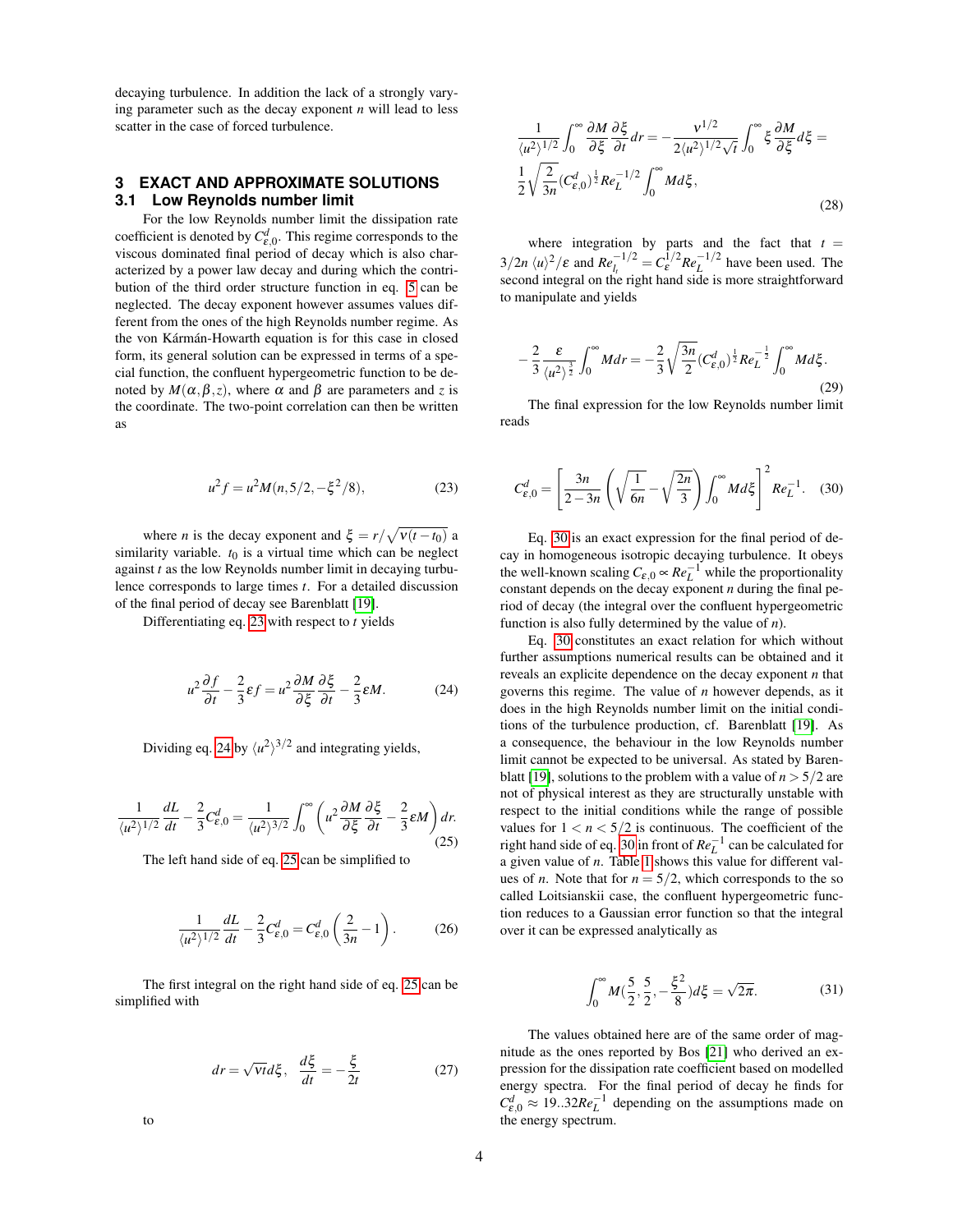|  | 15. | 2.0 | 2.5                                                                                        |
|--|-----|-----|--------------------------------------------------------------------------------------------|
|  |     |     | coefficient $\approx$ 52.3 $\approx$ 20.4 $\approx$ 14.7 $\frac{480}{121}\pi \approx$ 12.5 |

<span id="page-4-0"></span>Table 1. Proportionality coefficient  $C_{\varepsilon,0}^d \propto Re_L^{-1}$  for the final period of decay.

### **3.2 High Reynolds number limit**

Different from the low Reynolds number limit, no numerical values for the energy dissipation rate coefficient can be deduced from eqs. [15](#page-1-6) or [22](#page-2-2) without further knowledge of the form of  $d_{LLL}(\tilde{r})$ . One has thus to resort to a closure approximation for  $d_{LLL}(\tilde{r})$  to solve the corresponding integrals. We will employ an eddy viscosity closure formulated in real space as proposed by Oberlack and Peters [\[22\]](#page-5-21) of the form

<span id="page-4-1"></span>
$$
d_{LLL} = -\alpha \tilde{r} \sqrt{d_{LL}} \frac{\partial d_{LL}}{\partial \tilde{r}} = -\frac{2}{3} \alpha \tilde{r} \frac{\partial d_{LL}^{3/2}}{\partial \tilde{r}}.
$$
 (32)

In eq. [32](#page-4-1) the constant  $\alpha = 6/(5C^{3/2})$  has been chosen to correctly reproduce Kolmorogov's four-fifth-law for the third order structure function  $D_{LLL} = 4/5(\epsilon r)$  and the twothird scaling for the second order structure function  $D_{LL}$  =  $C(\varepsilon r)^{2/3}$  for small values of r, where *C* is Kolmogorov's constant. Caution has to be exercised as such a closure assumption neglects the non-universal influence of the large scales on the functional form of  $d_{LLL}(\tilde{r})$  and thus only one single value for the integral can be predict independent of the flow type.

The integration of the right hand side of eq. [15](#page-1-6) and eq. [22](#page-2-2) yields

$$
\int_0^\infty \frac{(-d_{LLL})}{\tilde{r}} d\tilde{r} = \frac{2}{3} \alpha \int_0^\infty \frac{\partial d_{LL}^{3/2}}{\partial \tilde{r}} d\tilde{r}
$$
  
=  $\frac{2}{3} \alpha d_{LL}^{3/2} \Big|_0^\infty = \frac{2^{5/2}}{3} \alpha = \frac{2^{7/2}}{5C^{3/2}}.$  (33)

The expression for the dissipation rate coefficient in the high Reynolds number limit for decaying turbulence then reads

$$
C_{\varepsilon,\infty}^d = \frac{2n}{3n-2} \left( \frac{2^{7/2}}{5C^{3/2}} \right). \tag{34}
$$

Sreenivasan [\[23\]](#page-5-22) gives a compilation of values of Kolomogorov's constant *C* taken from different experiments and finds  $C = 2.0 \pm 0.4$ . Choosing these limits and varying the decay exponent *n* in a range from 1.0 to 1.9 corresponding to the values observed in experiments and DNS calculations (cf. Ling and Wan [\[20\]](#page-5-19), Uberoi [\[24\]](#page-5-23) and Corrsin [\[25\]](#page-5-24) and references therein), one obtains values of  $C_{\varepsilon,\infty}^d$  ranging from 0.6 to 2.2, which fall in the same range as the values quoted in the literature (cf. Sreenivasan [\[4,](#page-5-3) [5\]](#page-5-4) and Burattini [\[6\]](#page-5-5)) and represent a large part of the scatter observed.

The expression for the dissipation rate coefficient in the high Reynolds number limit for forced steady turbulence reads

$$
C_{\varepsilon,\infty}^f \approx 1.1 \frac{L}{l_f} \left( \frac{2^{7/2}}{5C^{3/2}} \right). \tag{35}
$$

Different from the theory in the DNS calculations energy is pumped in over a finite band of large scales and not at a single scale  $l_f$ . To account for this difference, an equivalent, single wavenumber  $\kappa_f$  is calculated, that corresponds to the band of forced scales  $0 \le \kappa \le \kappa_0$  as

<span id="page-4-2"></span>
$$
\kappa_f = \frac{\int_0^{\kappa_0} \kappa E(\kappa) d\kappa}{\int_0^{\kappa_0} E(\kappa) d\kappa} = \frac{q+1}{q+2} \kappa_0,\tag{36}
$$

where the energy spectrum at the large scales is assumed to follow  $E(\kappa) \propto \kappa^q$ , cf. Goto [\[7\]](#page-5-6). For a calculation domain of size  $2\pi$  this yields

$$
\frac{L}{l_f} = \frac{L\kappa_f}{2\pi} = \frac{q+1}{q+2} \frac{L}{2\pi} \kappa_0.
$$
 (37)

Note that the approach taken in eq. [36](#page-4-2) is only one possible way of determining a single forced scale and corresponds to calculating the center of gravity of the energy spectrum in the range  $l_f < r < \infty$ .

The ratio  $L/l_f$  can for example be determined from the calculations carried out by Goto [\[7\]](#page-5-6) and it turns out that it varies slightly between 0.42 and 0.49, confirming the hypothesis that  $L < l_f$ . With these values and varying the Kolmogorov constant in the above range the interval  $0.28 \le C_{\varepsilon,\infty}^f \le 0.60$ can be deduced.

Let us briefly discuss the above found values for  $C_{\epsilon,\infty}$  in the context of RANS turbulence modeling. One common approach to close the unknown Reynolds stresses in RANS turbulence models is to employ an eddy viscosity closure [\[26\]](#page-5-25), where assuming the energy dissipation coefficient to be universal in the high Reynolds number limit, one can show that the model constant  $c<sub>u</sub>$  is related to the energy dissipation coefficient, yielding  $C_{\varepsilon,\infty} = (3/2)^{3/2} c_{\mu}^{3/4}$ .

With the commmon value of  $c<sub>\mu</sub> = 0.09$  this leads to a value of  $C_{\varepsilon,\infty} = 0.30$  which is close to the lower bound predicted for forced turbulence and considerably lower than any value predicted for decaying turbulence. In the light of the non-universality of the energy dissipation coefficient the relation of the model constant to the theoretical energy dissipation coefficient is however rather hypothetical and the model constant cannot be predicted from first principles but rather an optimal value for different flow configuration has to be chosen.

# **4 CONCLUSION**

An analysis based on the integration of the von Kármán-Howarth equation in the case of isotropic homogeneous de